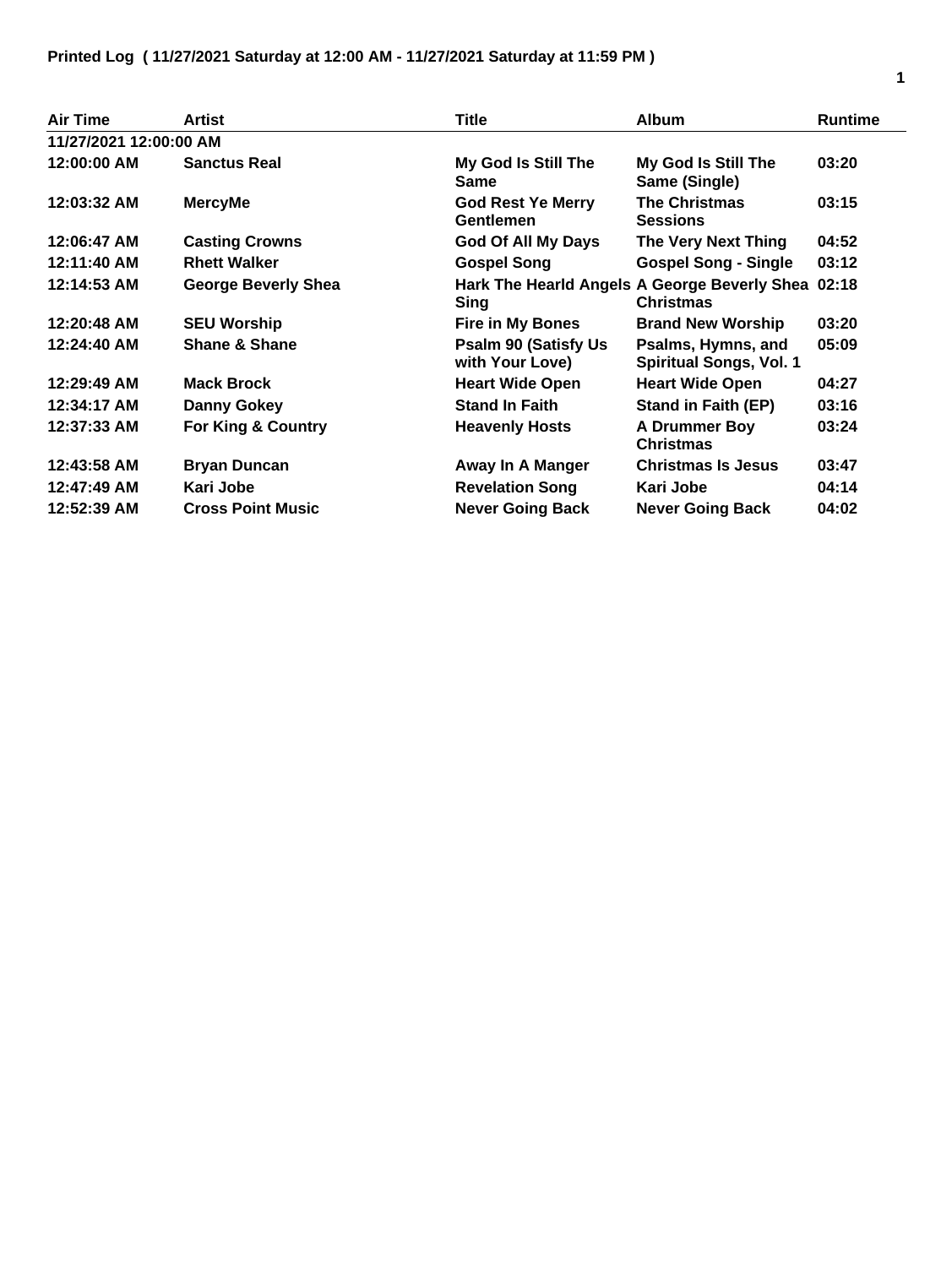| <b>Air Time</b>       | <b>Artist</b>                | <b>Title</b>                                   | <b>Album</b>                                        | <b>Runtime</b> |
|-----------------------|------------------------------|------------------------------------------------|-----------------------------------------------------|----------------|
| 11/27/2021 1:00:00 AM |                              |                                                |                                                     |                |
| 1:00:00 AM            | <b>Anne Wilson</b>           | My Jesus                                       | My Jesus (EP)                                       | 03:35          |
| 1:03:36 AM            | <b>Francesca Battistelli</b> | You're Here                                    | <b>Christmas</b>                                    | 03:33          |
| 1:07:08 AM            | <b>Chris Tomlin</b>          | Indescribable                                  | <b>Arriving</b>                                     | 03:45          |
| 1:10:56 AM            | Jordan St. Cyr               | <b>Fires</b>                                   | <b>Fires</b>                                        | 03:40          |
| 1:14:37 AM            | <b>Kerrie Roberts</b>        | O Holy Night                                   | <b>The Essential</b><br><b>Christmas Collection</b> | 04:37          |
| 1:23:07 AM            | <b>Ricardo Sanchez</b>       | <b>Relentless</b>                              | Taste + See                                         | 03:46          |
| $1:27:19$ AM          | <b>Hillsong United</b>       | Know You Will                                  | Know You Will (Single)                              | 03:24          |
| $1:30:43$ AM          | <b>The Worship Coalition</b> | Good                                           | <b>Enough for Me</b>                                | 03:54          |
| 1:34:41 AM            | <b>Phil Wickham</b>          | <b>House Of The Lord</b>                       | House of the Lord<br>(Single)                       | 04:11          |
| $1:38:51$ AM          | We The Kingdom               | <b>Light Of The World</b><br>(Sing Hallelujah) |                                                     | 04:10          |
| 1:46:03 AM            | <b>TobyMac</b>               | <b>The First Noel</b>                          | <b>Light Of Christmas</b>                           | 03:06          |
| 1:49:12 AM            | Josh Wilson                  | <b>Revolutionary</b>                           | <b>Revolutionary</b>                                | 02:57          |
| 1:52:59 AM            | <b>Ryan Ellis</b>            | <b>Heart Of The Father</b>                     | <b>Heart of the Father -</b><br><b>Single</b>       | 03:58          |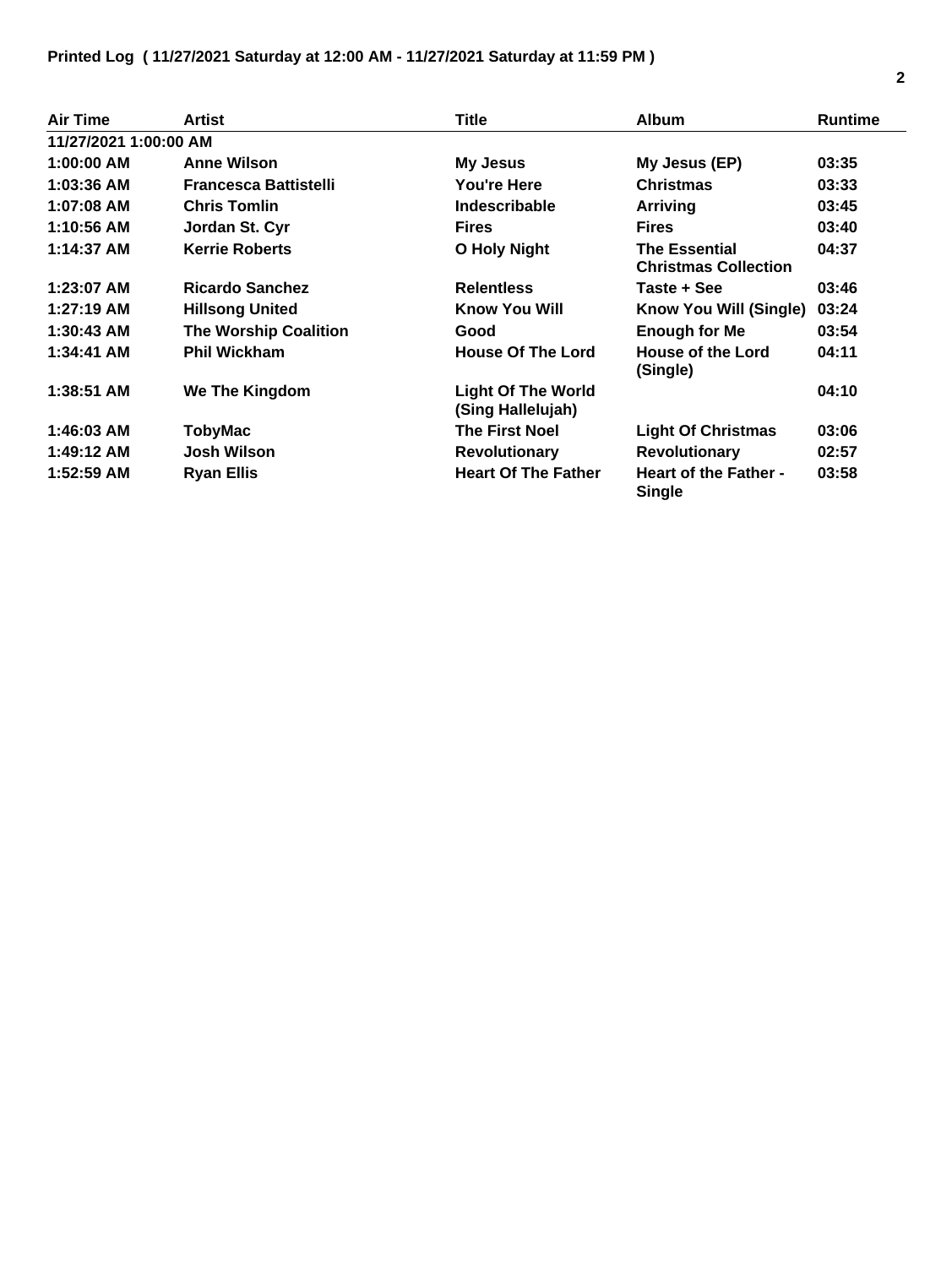| <b>Air Time</b>       | Artist                       | <b>Title</b>                                                   | <b>Album</b>                                                  | <b>Runtime</b> |
|-----------------------|------------------------------|----------------------------------------------------------------|---------------------------------------------------------------|----------------|
| 11/27/2021 2:00:00 AM |                              |                                                                |                                                               |                |
| $2:00:00$ AM          | Tasha Layton                 |                                                                | Look What You've Done Look What You've Done 03:22<br>(Single) |                |
| 2:03:30 AM            | Jeremy Camp                  | O Come All Ye Faithful                                         | O Come All Ye Faithful                                        | 03:12          |
| 2:06:42 AM            | <b>Chris Tomlin</b>          | I Will Rise                                                    | <b>Hello Love</b>                                             | 04:50          |
| $2:11:33$ AM          | The Belonging Co.            | <b>Jesus Over Everything</b>                                   | See The Light (Live)                                          | 05:05          |
| 2:16:38 AM            | <b>Steven Curtis Chapman</b> | Do You Hear What I<br>Hear                                     | Joy                                                           | 04:05          |
| $2:24:11$ AM          | <b>Pat Barrett</b>           | <b>Better</b>                                                  | <b>Pat Barrett</b>                                            | 04:47          |
| $2:29:24$ AM          | <b>David Crowder</b>         | In The House                                                   | Milk & Honey                                                  | 02:54          |
| $2:32:22$ AM          | <b>Casting Crowns</b>        | <b>Scars In Heaven</b>                                         | <b>Scars In Heaven</b><br>(Single)                            | 04:20          |
| $2:36:42$ AM          | <b>Zach Williams</b>         | Go Tell It On the<br><b>Mountain</b>                           | I Don't Want Christmas 03:32<br>to End                        |                |
| $2:43:23$ AM          | <b>BarlowGirl</b>            | It's The Most Wonderful Home For Christmas<br>Time Of The Year |                                                               | 02:45          |
| 2:46:11 AM            | <b>Elevation Worship</b>     | See A Victory                                                  | At Midnight - EP                                              | 06:03          |
| $2:52:33$ AM          | <b>Patrick Mayberry</b>      | <b>Holy Spirit Come</b>                                        | <b>Holy Spirit Come -</b><br><b>Single</b>                    | 03:36          |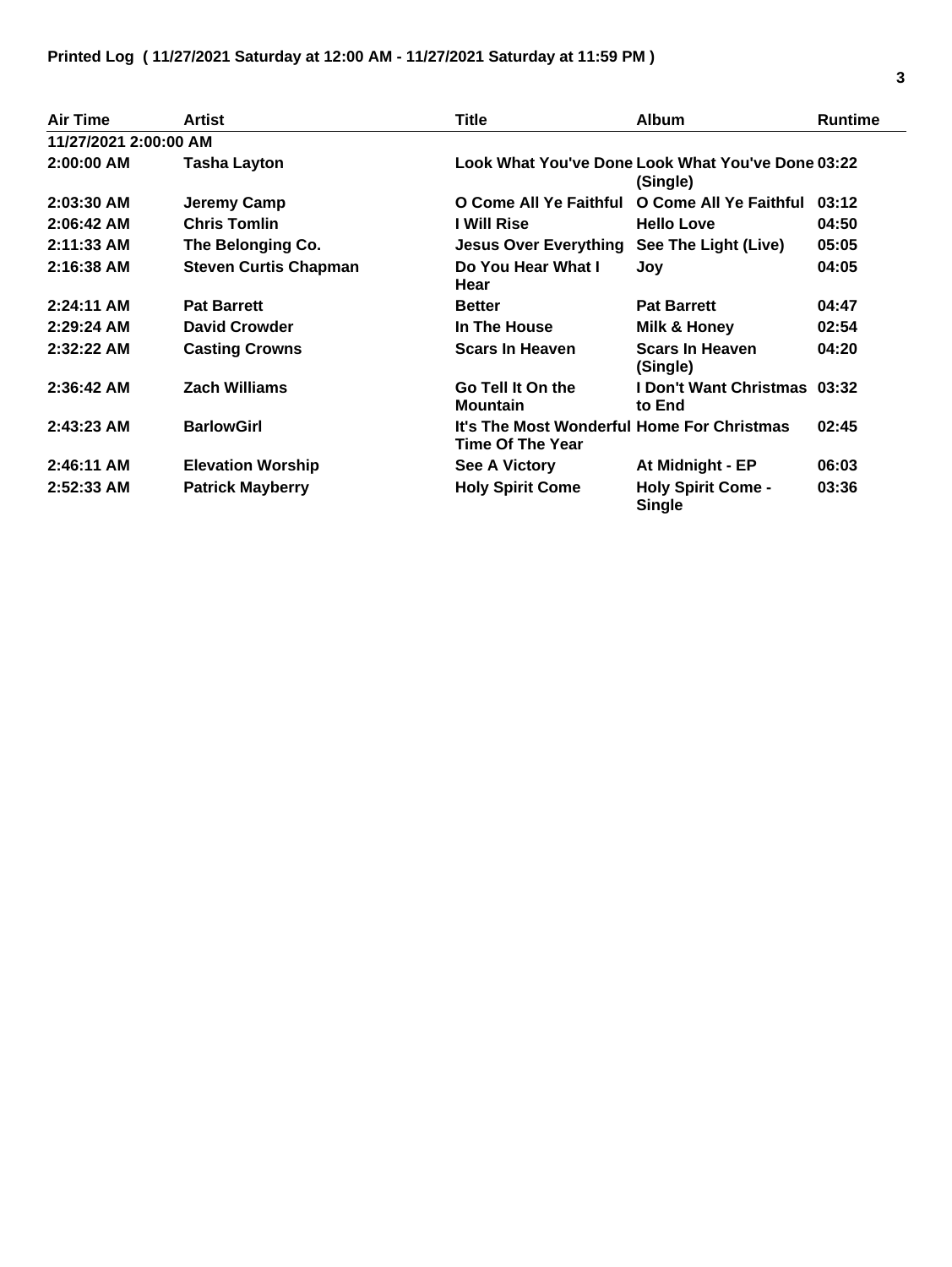| <b>Air Time</b>       | <b>Artist</b>              | Title                                                      | <b>Album</b>                                                  | <b>Runtime</b> |
|-----------------------|----------------------------|------------------------------------------------------------|---------------------------------------------------------------|----------------|
| 11/27/2021 3:00:00 AM |                            |                                                            |                                                               |                |
| 3:00:00 AM            | Jeremy Camp                | <b>When You Speak</b>                                      | <b>When You Speak</b><br>(Single)                             | 02:56          |
| $3:03:03$ AM          | <b>MercyMe</b>             | <b>God Rest Ye Merry</b><br>Gentlemen                      | <b>The Christmas</b><br><b>Sessions</b>                       | 03:15          |
| $3:06:18$ AM          | <b>Darrell Evans</b>       | <b>Trading My Sorrows</b>                                  | <b>Freedom</b>                                                | 05:53          |
| $3:12:13$ AM          | <b>David Crowder</b>       | <b>Good God Almighty</b>                                   | <b>Milk and Honey</b>                                         | 03:15          |
| 3:15:28 AM            | <b>Phil Wickham</b>        | We Wish You (A Merry,<br>Peaceful, Wonderful<br>Christmas) | <b>Phil Wickham</b><br><b>Christmas</b>                       | 01:33          |
| $3:20:40$ AM          | <b>Passion</b>             | <b>There's Nothing That</b><br>Our God Can't Do            | <b>There's Nothing That</b><br><b>Our God Can't Do (Live)</b> | 04:52          |
| $3:25:59$ AM          | <b>Jonathan Traylor</b>    | <b>The Table</b>                                           | I'm Here For You                                              | 04:13          |
| $3:30:12$ AM          | <b>Tasha Layton</b>        | Into the Sea                                               | Into the Sea                                                  | 02:57          |
| $3:33:11$ AM          | <b>Maverick City Music</b> | <b>Promises</b>                                            | <b>Promises (Single)</b>                                      | 04:03          |
| $3:37:14$ AM          | <b>Casting Crowns</b>      | Joyful Joyful                                              | Until the Whole World<br><b>Hears</b>                         | 04:21          |
| $3:45:24$ AM          | <b>Matthew West</b>        | <b>Winter Wonderland</b>                                   |                                                               | 02:34          |
| $3:48:00$ AM          | <b>Cody Carnes</b>         | <b>Nothing Else</b>                                        |                                                               | 05:24          |
| $3:53:33$ AM          | <b>Micah Tyler</b>         | <b>Walking Free</b>                                        | <b>Walking Free - Single</b>                                  | 03:18          |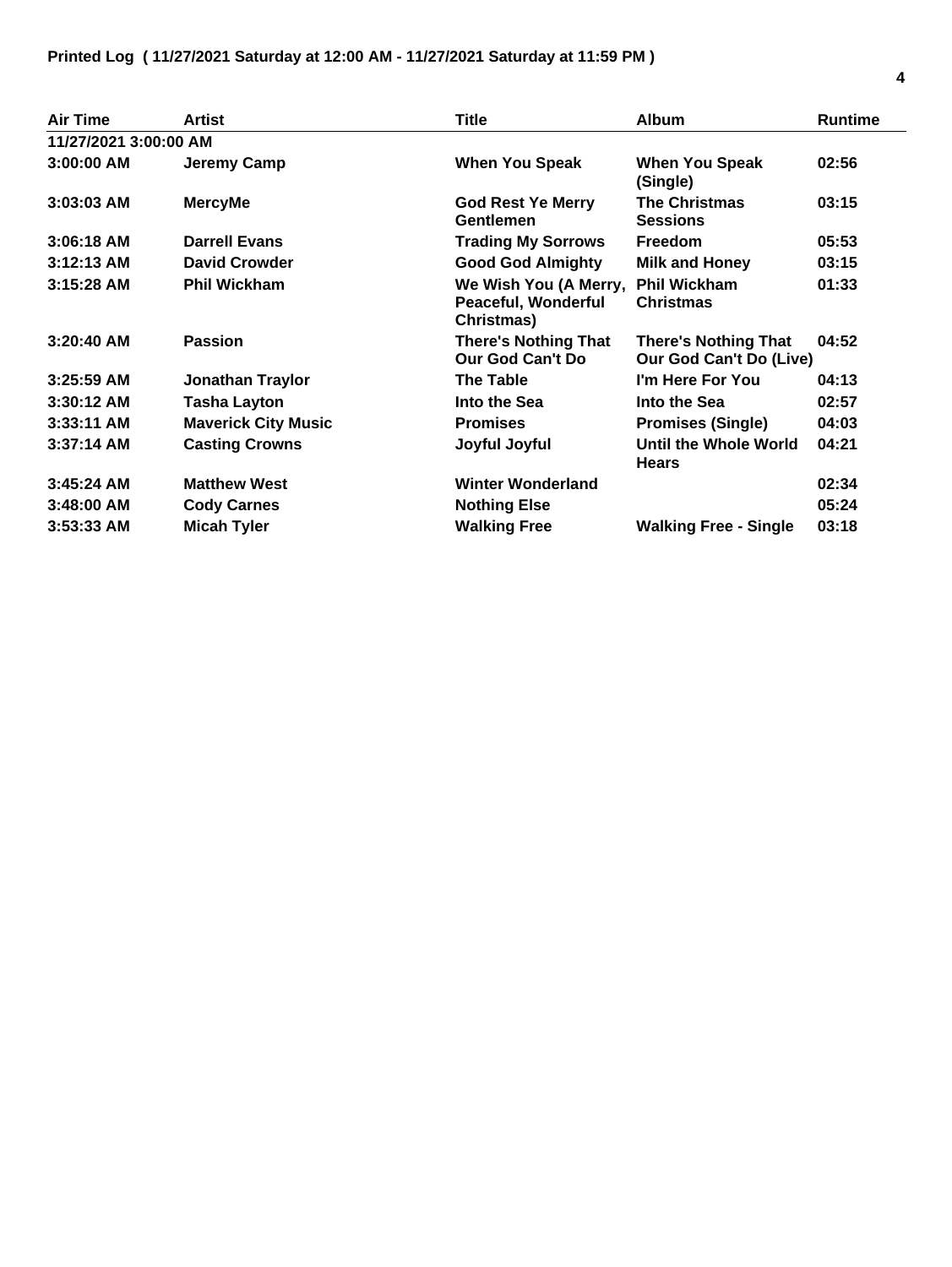| <b>Air Time</b>       | <b>Artist</b>            | <b>Title</b>                                   | <b>Album</b>                                                                | <b>Runtime</b> |
|-----------------------|--------------------------|------------------------------------------------|-----------------------------------------------------------------------------|----------------|
| 11/27/2021 4:00:00 AM |                          |                                                |                                                                             |                |
| 4:00:00 AM            | We Are Messengers        | <b>Come What May</b>                           | <b>Come What May</b><br>(Single)                                            | 03:18          |
| 4:03:24 AM            | <b>Chris Tomlin</b>      |                                                | <b>Emmanuel God With Us Emmanuel - Christmas</b><br><b>Songs of Worship</b> | 03:07          |
| 4:06:30 AM            | <b>Natalie Grant</b>     | <b>Because Of Love</b>                         | <b>He Chose The Nails</b>                                                   | 04:16          |
| 4:10:50 AM            | <b>Elevation Worship</b> | <b>Graves Into Gardens</b>                     | <b>Graves into Gardens</b>                                                  | 04:10          |
| 4:15:00 AM            | <b>Point of Grace</b>    | One King/God Rest Ye<br><b>Merry Gentlemen</b> | <b>A Christmas Story</b>                                                    | 03:50          |
| 4:22:12 AM            | <b>Mack Brock</b>        | I Am Loved                                     | Covered                                                                     | 05:31          |
| 4:28:33 AM            | <b>Passion</b>           | <b>Behold The Lamb</b>                         | <b>Follow You Anywhere</b><br>(Live At Passion City<br>Church)              | 04:52          |
| 4:33:28 AM            | <b>Sanctus Real</b>      | My God Is Still The<br><b>Same</b>             | My God Is Still The<br>Same (Single)                                        | 03:20          |
| 4:36:49 AM            | For King & Country       | <b>Heavenly Hosts</b>                          | <b>A Drummer Boy</b><br><b>Christmas</b>                                    | 03:24          |
| 4:42:48 AM            | We The Kingdom           | <b>Silent Night (Heavenly</b><br>Peace)        | <b>A Family Christmas</b>                                                   | 04:25          |
| 4:47:17 AM            | <b>Mosaic MSC</b>        | <b>Fountain (I Am Good)</b>                    | <b>Human</b>                                                                | 05:08          |
| 4:52:59 AM            | <b>Zach Williams</b>     | <b>Heaven Help Me</b>                          | <b>Rescue Story</b>                                                         | 03:15          |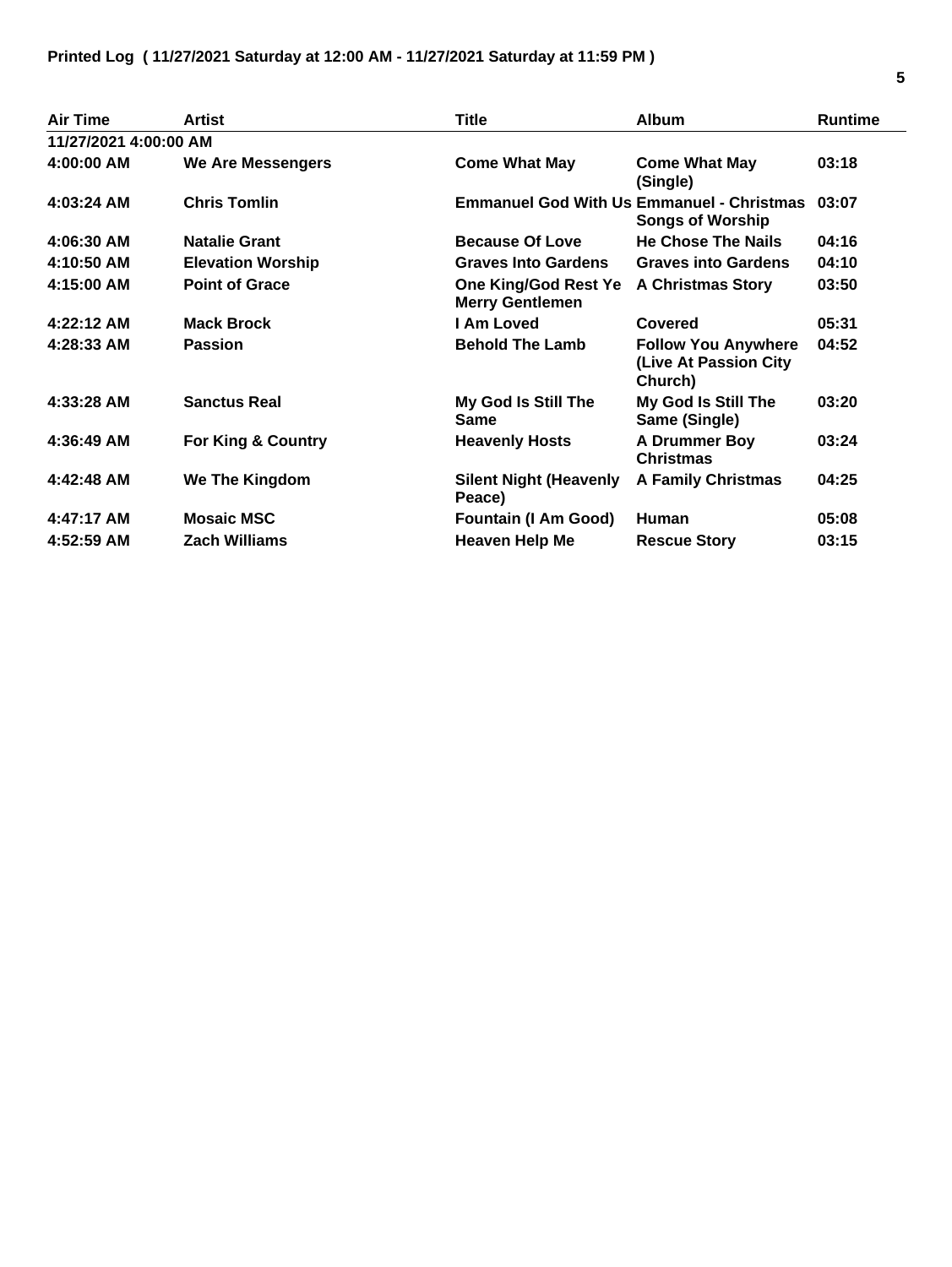| Air Time              | Artist                       | <b>Title</b>                                          | <b>Album</b>                                                            | <b>Runtime</b> |
|-----------------------|------------------------------|-------------------------------------------------------|-------------------------------------------------------------------------|----------------|
| 11/27/2021 3:00:00 PM |                              |                                                       |                                                                         |                |
| $3:00:00$ PM          | <b>Francesca Battistelli</b> | You're Here                                           | <b>Christmas</b>                                                        | 03:33          |
| $3:03:32$ PM          | <b>Anne Wilson</b>           | <b>My Jesus</b>                                       | My Jesus (EP)                                                           | 03:35          |
| $3:07:07$ PM          | <b>Building 429</b>          | You Can                                               | Live The Journey                                                        | 03:19          |
| $3:12:26$ PM          | <b>Aaron Shust</b>           | <b>Firm Foundation</b>                                | <b>Morning Rises</b>                                                    | 02:46          |
| $3:15:12$ PM          | <b>Elevation Worship</b>     | <b>Graves Into Gardens</b>                            | <b>Graves into Gardens</b>                                              | 04:10          |
| $3:19:21$ PM          | <b>Centricity Artists</b>    | O Come All Ye Faithful                                |                                                                         | 03:30          |
| $3:22:51$ PM          | <b>Matthew West</b>          | What If                                               | <b>Brand New</b>                                                        | 03:40          |
| $3:30:59$ PM          | Jordan St. Cyr               | <b>Fires</b>                                          | <b>Fires</b>                                                            | 03:40          |
| $3:34:39$ PM          | <b>Mark Harris</b>           | <b>Mary Did You Know</b>                              | Joy To The World: The<br><b>Ultimate Christmas</b><br><b>Collection</b> | 03:46          |
| $3:38:25$ PM          | <b>Big Daddy Weave</b>       | Redeemed                                              | Love Come To Life                                                       | 03:17          |
| $3:43:42$ PM          | <b>MercyMe</b>               | Say I Won't                                           | Say I Won't                                                             | 03:59          |
| 3:47:41 PM            | <b>Michael W. Smith</b>      | <b>Sing We Now/O Come</b><br><b>Emmanuel/Emmanuel</b> | <b>Christmastime</b>                                                    | 04:43          |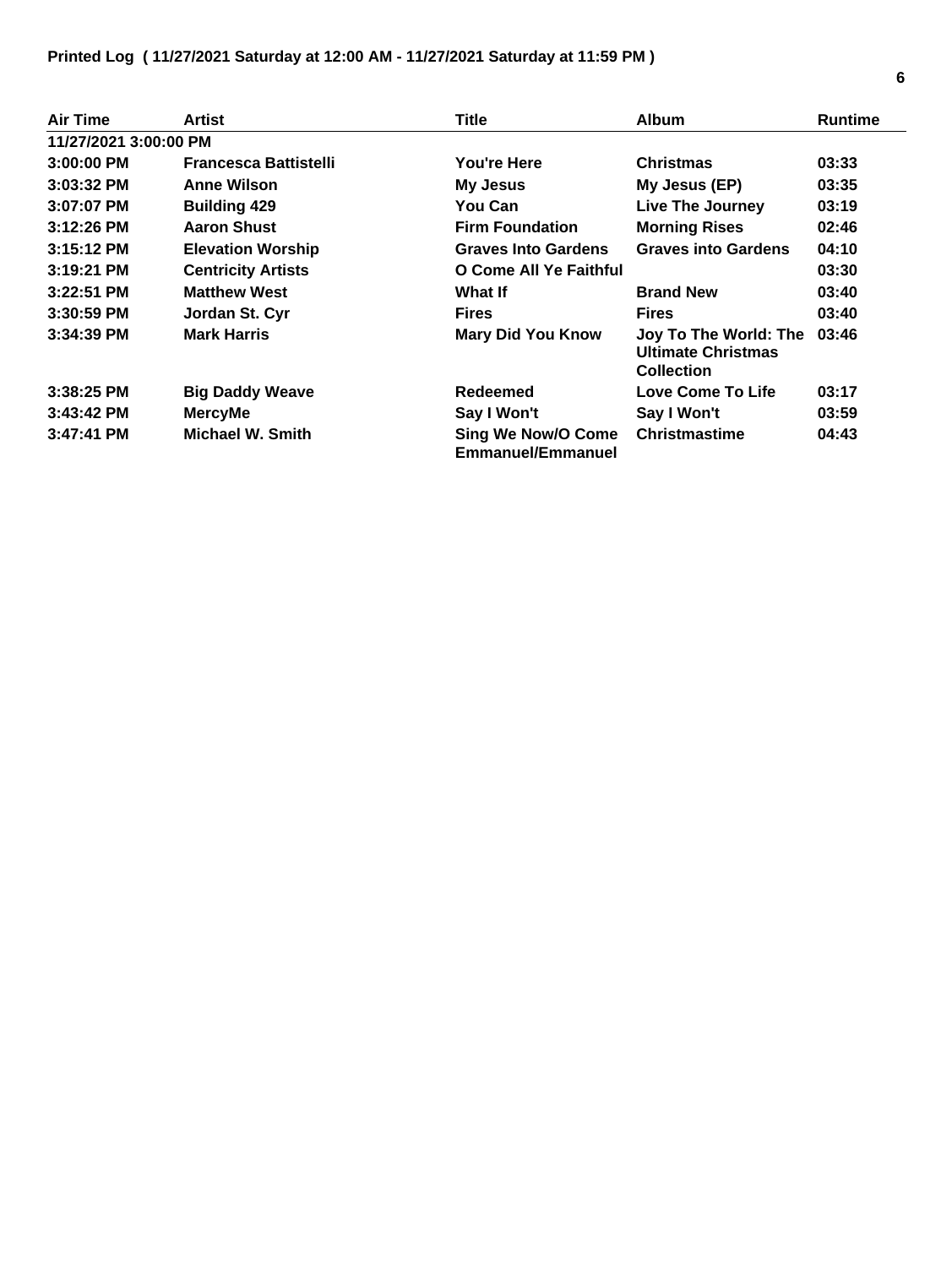| <b>Air Time</b>       | <b>Artist</b>            | <b>Title</b>                                   | <b>Album</b>                                                  | <b>Runtime</b> |
|-----------------------|--------------------------|------------------------------------------------|---------------------------------------------------------------|----------------|
| 11/27/2021 4:00:00 PM |                          |                                                |                                                               |                |
| 4:00:00 PM            | Love & The Outcome       | The God I Know                                 | <b>These Are The Days</b>                                     | 03:12          |
| 4:03:11 PM            | <b>Phil Wickham</b>      | <b>House Of The Lord</b>                       | House of the Lord<br>(Single)                                 | 04:11          |
| 4:07:22 PM            | <b>Casting Crowns</b>    | Joyful Joyful                                  | Until the Whole World<br><b>Hears</b>                         | 04:21          |
| 4:13:43 PM            | <b>Sidewalk Prophets</b> | <b>To Live Is Christ</b>                       | <b>Something Different</b>                                    | 03:24          |
| 4:17:07 PM            | George Beverly Shea      | <b>Silent Night</b>                            | <b>Christmas Hymns</b>                                        | 02:55          |
| 4:20:02 PM            | <b>Citizen Way</b>       | <b>How Sweet The Sound</b>                     | <b>Love Is The Evidence</b>                                   | 03:29          |
| 4:23:31 PM            | <b>Baylor Wilson</b>     | <b>Jesus Happened</b>                          | <b>Jesus Happened</b><br>(Single)                             | 02:58          |
| 4:30:59 PM            | <b>Elevation Worship</b> | Do It Again                                    | There Is A Cloud                                              | 03:59          |
| 4:34:58 PM            | We The Kingdom           | <b>Light Of The World</b><br>(Sing Hallelujah) |                                                               | 04:10          |
| 4:39:07 PM            | <b>Jason Gray</b>        | <b>Remind Me Who I Am</b>                      | A Way To See In The<br><b>Dark</b>                            | 03:36          |
| 4:44:44 PM            | <b>Tasha Layton</b>      |                                                | Look What You've Done Look What You've Done 03:22<br>(Single) |                |
| 4:48:06 PM            | <b>Avalon</b>            | Jesus, Born On This<br>Day                     | <b>Joy: A Christmas</b><br><b>Collection</b>                  | 04:16          |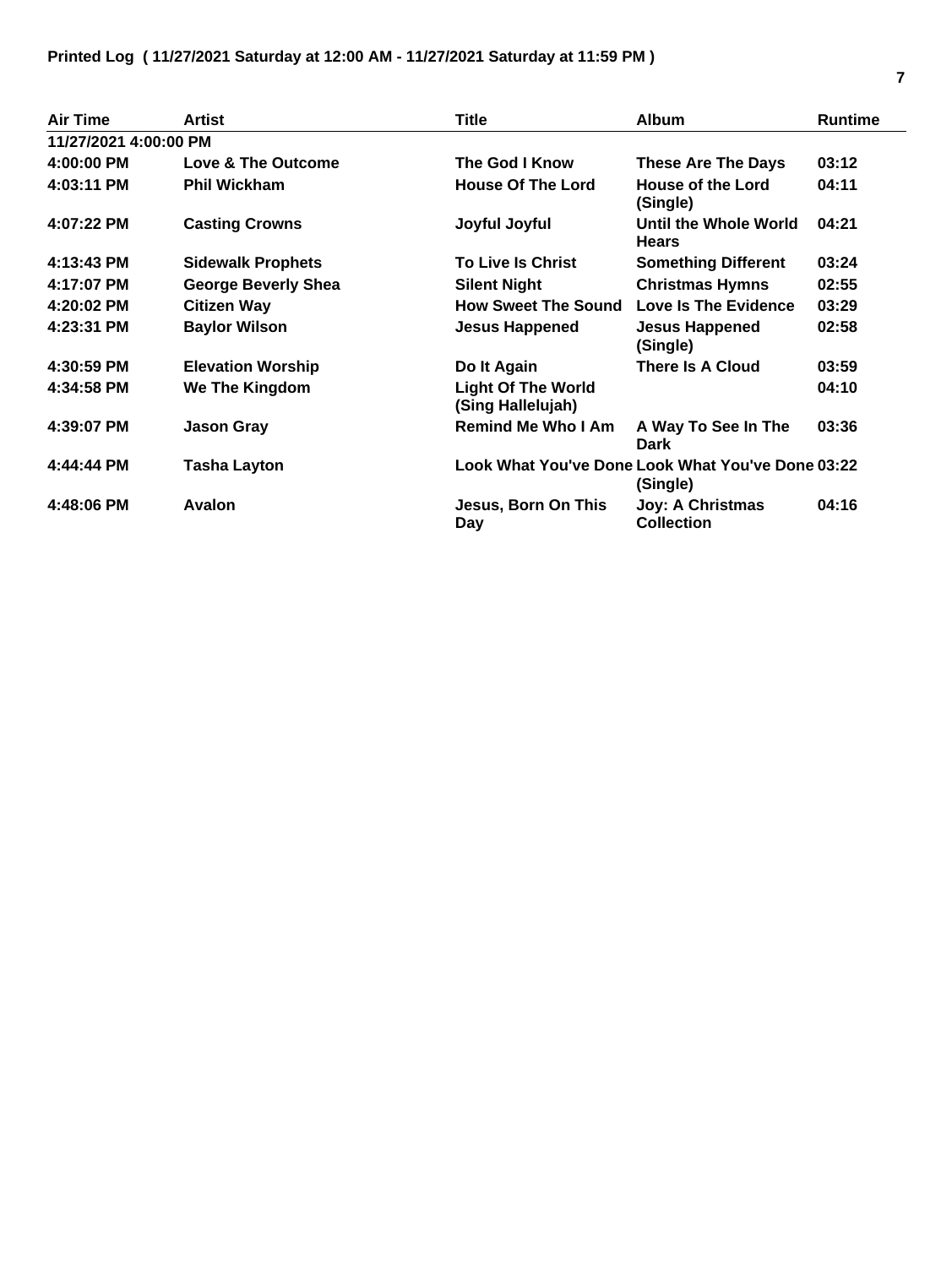| <b>Air Time</b>       | Artist                           | <b>Title</b>                               | <b>Album</b>                                         | <b>Runtime</b> |
|-----------------------|----------------------------------|--------------------------------------------|------------------------------------------------------|----------------|
| 11/27/2021 5:00:00 PM |                                  |                                            |                                                      |                |
| 5:00:00 PM            | <b>Bebo Norman</b>               | O Come O Come<br><b>Emmanuel</b>           | <b>Christmas: From The</b><br><b>Realms Of Glory</b> | 02:30          |
| 5:02:29 PM            | Jeremy Camp                      | <b>When You Speak</b>                      | When You Speak<br>(Single)                           | 02:56          |
| 5:05:25 PM            | Nicole C. Mullen                 | Redeemer                                   | Crown Him Hymns Old 04:47<br><b>And New</b>          |                |
| $5:12:12$ PM          | <b>Newsboys</b>                  | <b>He Reigns</b>                           | <b>Adoration: The Worship 04:08</b><br><b>Album</b>  |                |
| 5:16:20 PM            | <b>Andrew Ripp</b>               | Jericho                                    | Jericho - Single                                     | 03:20          |
| 5:19:40 PM            | <b>Newsong</b>                   | <b>The First Noel</b>                      | <b>The Christmas Shoes</b>                           | 04:32          |
| 5:24:12 PM            | Dante Bowe                       | Joyful                                     | <b>Circles</b>                                       | 02:15          |
| 5:30:59 PM            | <b>Tenth Avenue North</b>        | I Have This Hope                           | <b>Followers</b>                                     | 03:19          |
| 5:34:18 PM            | <b>Maverick City Music</b>       | <b>Promises</b>                            | <b>Promises (Single)</b>                             | 04:03          |
| 5:38:21 PM            | <b>London Symphony Orchestra</b> | <b>Ding Dong Merrily On</b><br><b>High</b> | Home For The Holidays 02:22                          |                |
| 5:42:43 PM            | <b>Steve Green</b>               | <b>The Plan</b>                            | <b>The Faithful</b>                                  | 02:50          |
| 5:45:33 PM            | <b>Rhett Walker</b>              | <b>Gospel Song</b>                         | <b>Gospel Song - Single</b>                          | 03:12          |
| 5:48:45 PM            | <b>Natalie Grant</b>             | <b>Sweet Little Jesus Boy</b>              | <b>Believe</b>                                       | 03:45          |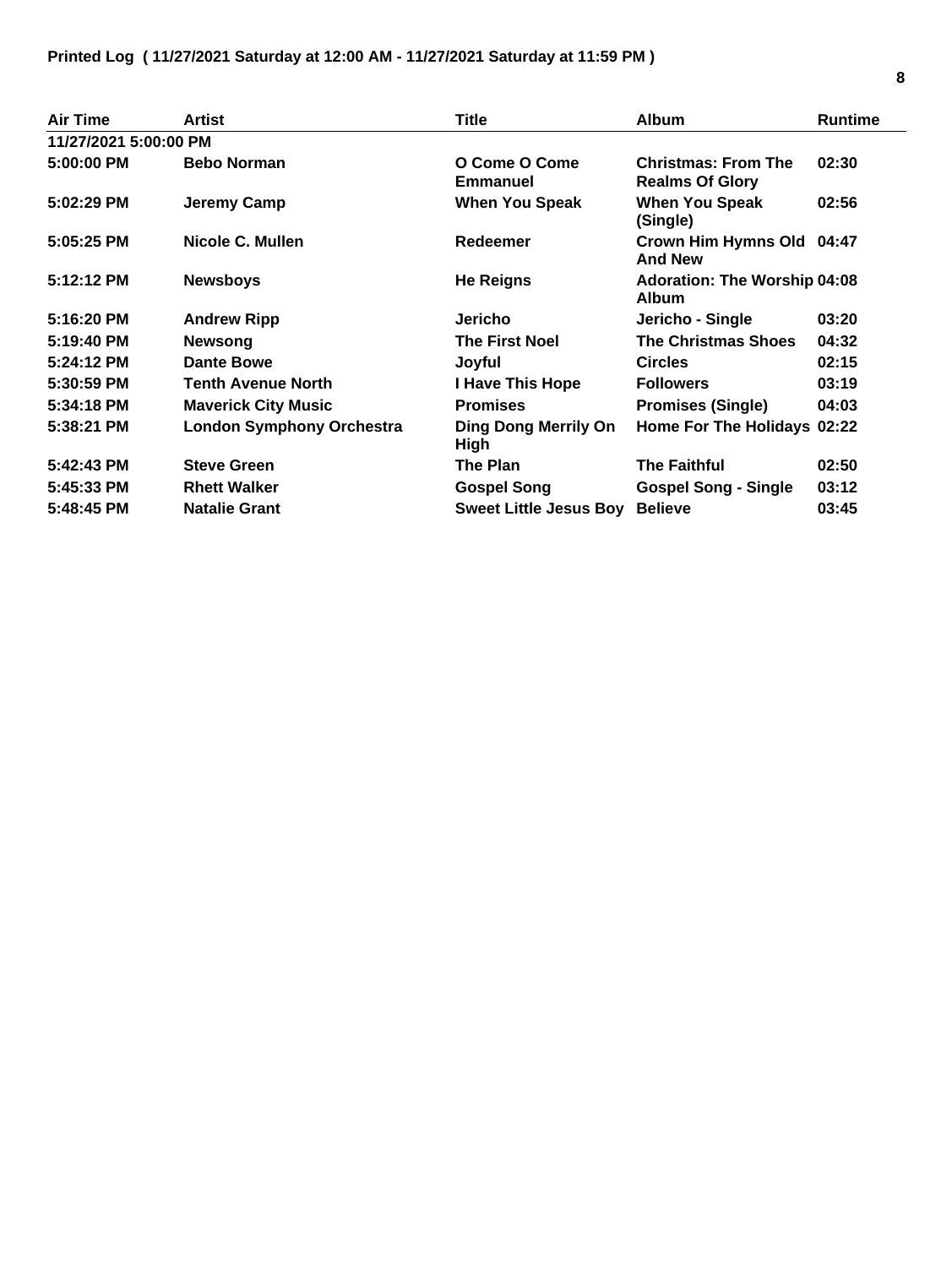| Air Time              | Artist                       | Title                                 | <b>Album</b>                            | <b>Runtime</b> |
|-----------------------|------------------------------|---------------------------------------|-----------------------------------------|----------------|
| 11/27/2021 6:00:00 PM |                              |                                       |                                         |                |
| 6:00:00 PM            | <b>Francesca Battistelli</b> | You're Here                           | <b>Christmas</b>                        | 03:33          |
| $6:03:32$ PM          | For King & Country           | <b>Relate</b>                         | <b>Relate (Single)</b>                  | 02:53          |
| $6:06:25$ PM          | <b>Jonny Diaz</b>            | <b>Breathe</b>                        | <b>Everything Is Changing 03:19</b>     |                |
| $6:11:44$ PM          | <b>Phil Wickham</b>          | Glory                                 | <b>The Ascension</b>                    | 03:15          |
| $6:14:59$ PM          | <b>Cheri Keaggy</b>          | <b>What Child Is This</b>             | <b>Christmas Music For</b><br>the Heart | 04:20          |
| $6:19:19$ PM          | <b>Rhett Walker Band</b>     | When Mercy Found Me Come To The River |                                         | 03:56          |
| $6:23:15$ PM          | Jordan St. Cyr               | <b>Weary Traveler</b>                 | <b>Weary Traveler - Single 03:14</b>    |                |
| $6:30:59$ PM          | Jim Brickman                 | <b>Auld Lang Syne</b>                 |                                         | 03:14          |
| $6:34:13$ PM          | <b>We The Kingdom</b>        | <b>Child Of Love</b>                  | <b>Holy Water</b>                       | 04:09          |
| $6:38:22$ PM          | <b>Cody Carnes</b>           | <b>Run to the Father</b>              | <b>Run To The Father</b>                | 04:12          |
| 6:44:34 PM            | We Are Messengers            | <b>Come What May</b>                  | <b>Come What May</b><br>(Single)        | 03:18          |
| $6:47:52$ PM          | <b>Joy Williams</b>          | <b>Here With Us</b>                   | <b>Come Let Us Adore</b><br>Him         | 04:36          |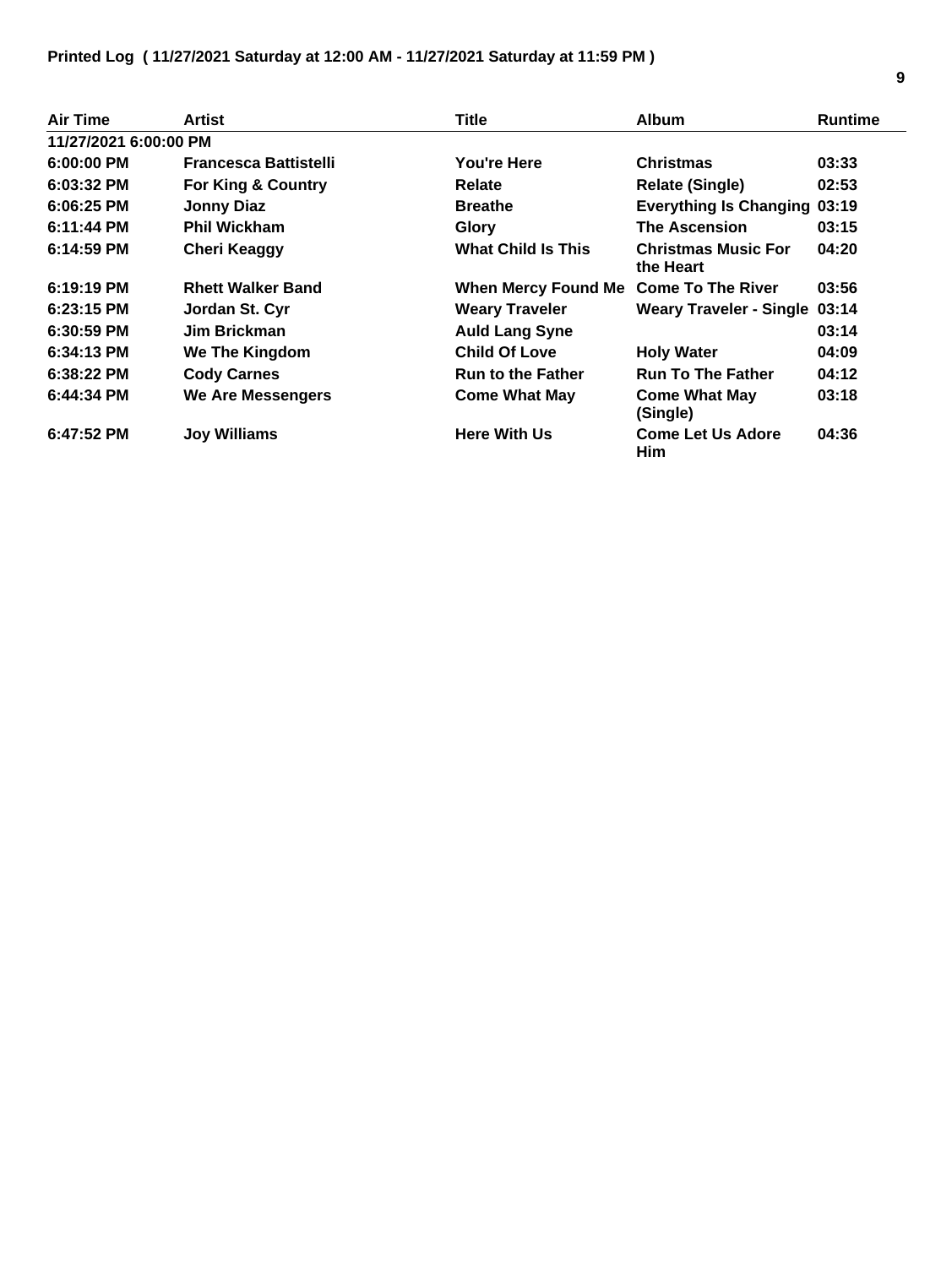| Air Time              | Artist                                            | <b>Title</b>                                   | <b>Album</b>                                | <b>Runtime</b> |
|-----------------------|---------------------------------------------------|------------------------------------------------|---------------------------------------------|----------------|
| 11/27/2021 7:00:00 PM |                                                   |                                                |                                             |                |
| 7:00:00 PM            | Danny Gokey                                       | <b>Stand In Faith</b>                          | Stand in Faith (EP)                         | 03:16          |
| 7:03:15 PM            | <b>Francesca Battistelli</b>                      | <b>You're Here</b>                             | <b>Christmas</b>                            | 03:33          |
| 7:06:48 PM            | <b>Big Daddy Weave</b>                            | <b>Alive</b>                                   | When The Light Comes 03:17                  |                |
| 7:12:05 PM            | <b>Stephen Stanley</b>                            | <b>No Hopeless Soul</b>                        | No Hopeless Soul -<br><b>Single Version</b> | 02:55          |
| 7:15:00 PM            | Kari Jobe                                         | <b>The Blessing</b>                            | <b>The Blessing</b>                         | 04:17          |
| 7:19:18 PM            | <b>Mallary Hope</b>                               | A Baby Changes<br><b>Everything</b>            | <b>Christmas Is All About</b><br>You        | 03:52          |
| 7:23:10 PM            | TobyMac                                           | <b>Promised Land</b>                           | Promised Land - Single 03:20                |                |
| 7:30:59 PM            | <b>Ryan Stevenson</b>                             | <b>Amadeo (Still My God)</b>                   | <b>Wildest Dreams</b>                       | 03:34          |
| 7:34:33 PM            | <b>Elevation Worship</b>                          | <b>RATTLE!</b>                                 | <b>Graves Into Gardens</b><br>(LIVE)        | 03:46          |
| 7:38:19 PM            | Young Messiah Orchestra & Chorus Messiah Overture |                                                | The Yound Messiah                           | 04:23          |
| 7:44:42 PM            | <b>Mandisa</b>                                    | You Keep Hope Alive                            | You Keep Hope Alive                         | 03:32          |
| 7:48:14 PM            | We The Kingdom                                    | <b>Light Of The World</b><br>(Sing Hallelujah) |                                             | 04:10          |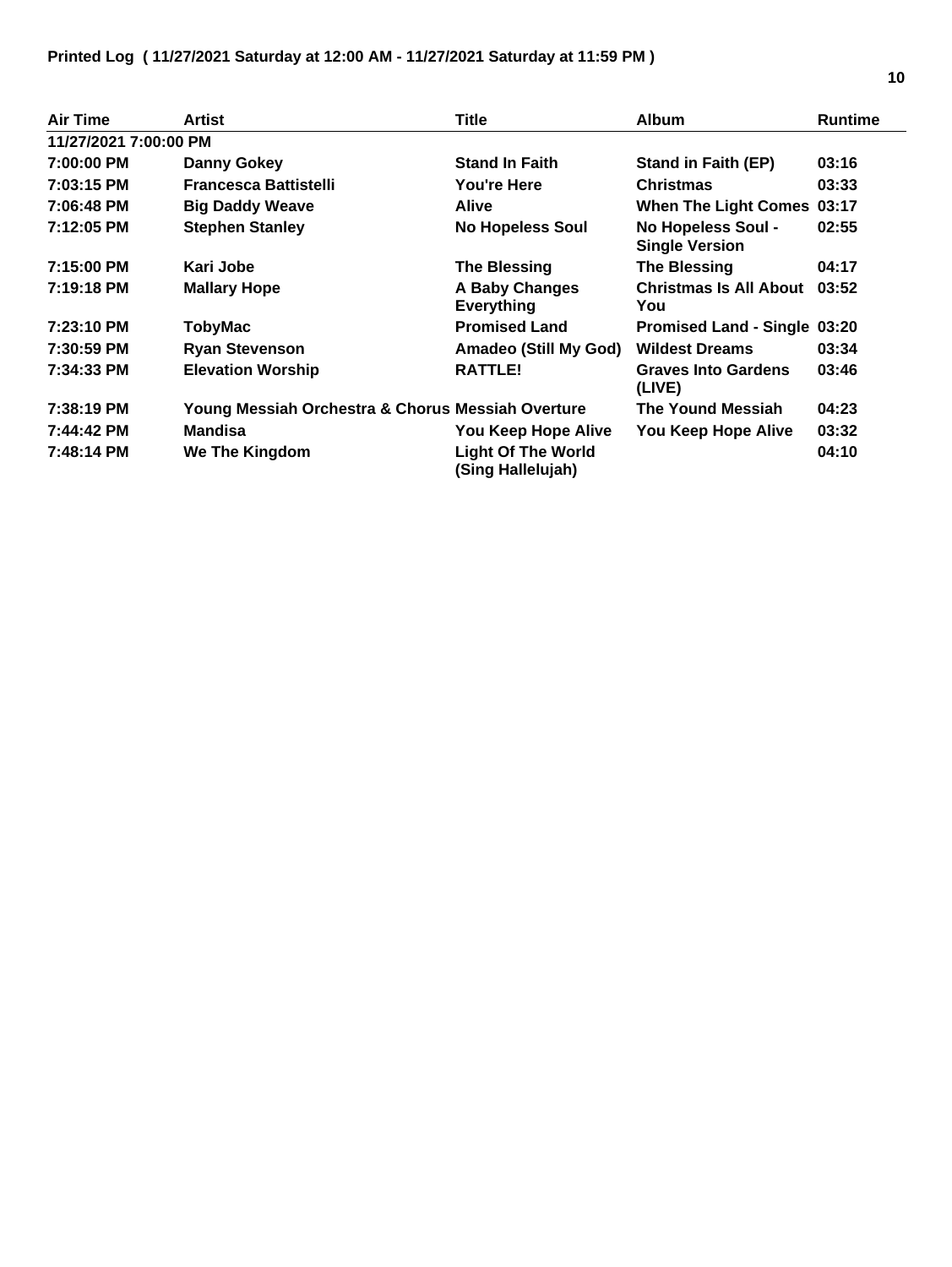| <b>Air Time</b>       | Artist                       | <b>Title</b>                            | <b>Album</b>                  | <b>Runtime</b> |
|-----------------------|------------------------------|-----------------------------------------|-------------------------------|----------------|
| 11/27/2021 8:00:00 PM |                              |                                         |                               |                |
| 8:00:00 PM            | <b>Anne Wilson</b>           | <b>My Jesus</b>                         | My Jesus (EP)                 | 03:35          |
| 8:03:34 PM            | <b>Chris August</b>          | <b>Restore</b>                          | Center of It                  | 03:49          |
| 8:07:59 PM            | <b>Francesca Battistelli</b> | You're Here                             | <b>Christmas</b>              | 03:33          |
| 8:11:29 PM            | I Am They                    | <b>Faithful God</b>                     | <b>Faithful God</b>           | 03:20          |
| 8:17:55 PM            | <b>Unspoken</b>              | <b>The Cure</b>                         | <b>Follow Through</b>         | 03:22          |
| $8:21:18$ PM          | <b>CAIN</b>                  | Wonderful                               | <b>Wonderful - EP</b>         | 03:33          |
| 8:24:51 PM            | <b>Mac Powell</b>            | <b>River Of Life</b>                    | <b>River of Life - Single</b> | 02:46          |
| 8:30:59 PM            | <b>Hope Darst</b>            | <b>Promise Keeper</b>                   | <b>Peace Be Still</b>         | 03:37          |
| 8:35:04 PM            | <b>Laura Story</b>           | <b>Blessings</b>                        | <b>Blessings</b>              | 04:42          |
| $8:39:46$ PM          | <b>Phil Wickham</b>          | <b>House Of The Lord</b>                | House of the Lord<br>(Single) | 04:11          |
| 8:46:43 PM            | <b>Brandon Heath</b>         | I'm Not Who I Was                       | <b>Don't Get Comfortable</b>  | 03:16          |
| 8:50:24 PM            | <b>Kutless</b>               | It Came Upon A<br><b>Midnight Clear</b> | <b>This Is Christmas</b>      | 03:16          |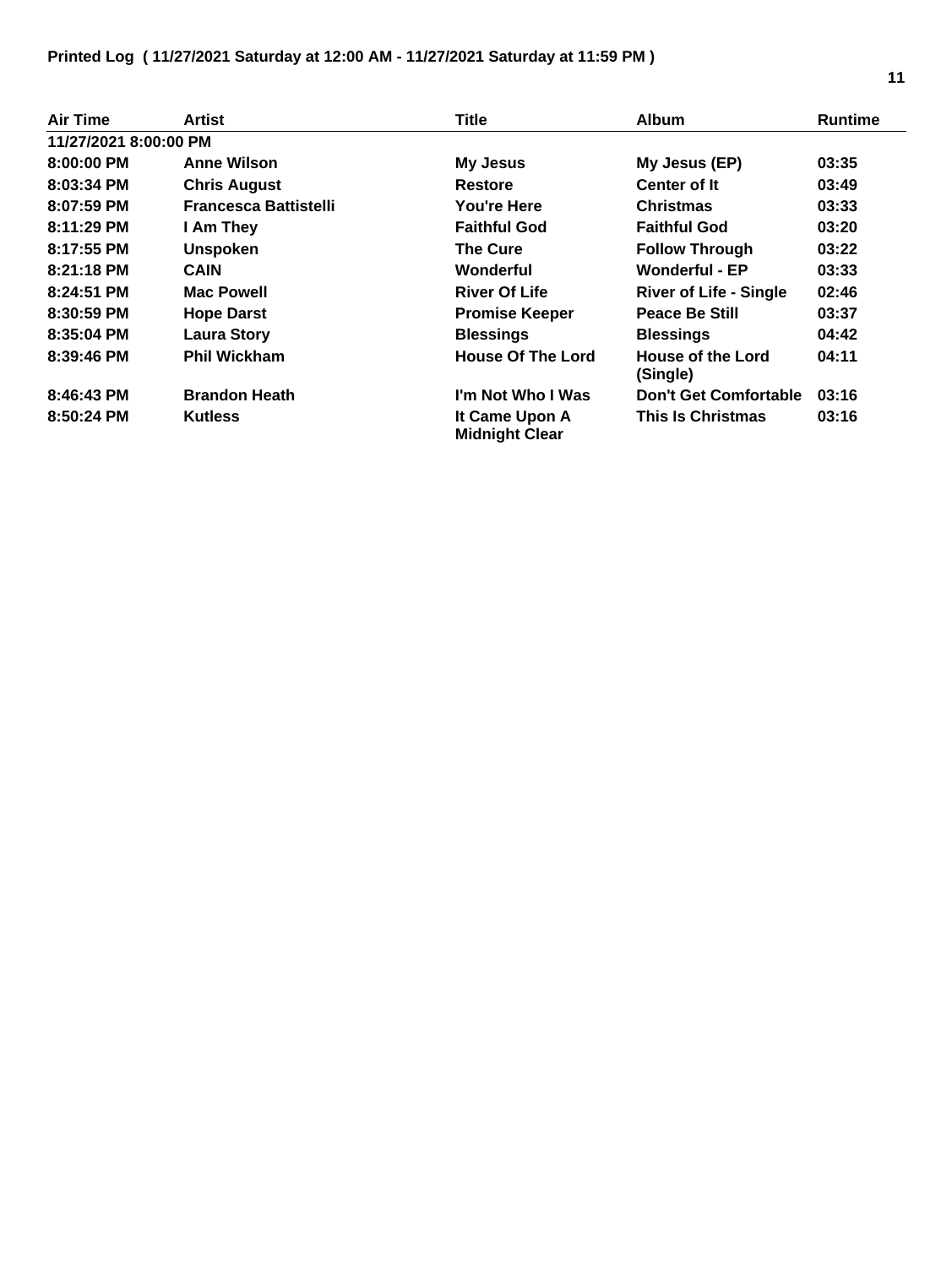| Air Time              | Artist                                      | Title                                          | <b>Album</b>                                                  | <b>Runtime</b> |
|-----------------------|---------------------------------------------|------------------------------------------------|---------------------------------------------------------------|----------------|
| 11/27/2021 9:00:00 PM |                                             |                                                |                                                               |                |
| $9:00:00$ PM          | <b>CAIN</b>                                 | Yes He Can                                     | <b>Rise Up</b>                                                | 03:15          |
| $9:03:14$ PM          | <b>Tasha Layton</b>                         |                                                | Look What You've Done Look What You've Done 03:22<br>(Single) |                |
| $9:07:41$ PM          | We The Kingdom                              | <b>Light Of The World</b><br>(Sing Hallelujah) |                                                               | 04:10          |
| $9:11:50$ PM          | Jordan St. Cyr                              | <b>Fires</b>                                   | <b>Fires</b>                                                  | 03:40          |
| 9:18:12 PM            | <b>Hillary Scott &amp; the Scott Family</b> | Thy Will                                       | <b>Love Remains</b>                                           | 03:49          |
| $9:22:06$ PM          | <b>CeCe Winans</b>                          | <b>Believe For It</b>                          | <b>Believe For It</b>                                         | 03:40          |
| $9:25:46$ PM          | George Beverly Shea                         | It Came Upon A<br><b>Midnight Clear</b>        | A George Beverly Shea 01:59<br><b>Christmas</b>               |                |
| 9:30:59 PM            | <b>Natalie Grant</b>                        | <b>Because Of Love</b>                         | <b>He Chose The Nails</b>                                     | 04:16          |
| 9:35:41 PM            | Jeremy Camp                                 | <b>When You Speak</b>                          | <b>When You Speak</b><br>(Single)                             | 02:56          |
| 9:38:37 PM            | <b>Joy Williams</b>                         | <b>Here With Us</b>                            | <b>Come Let Us Adore</b><br>Him                               | 04:36          |
| $9:45:51$ PM          | <b>Zach Williams</b>                        | Go Tell It On the<br><b>Mountain</b>           | <b>I Don't Want Christmas 03:32</b><br>to End                 |                |
| $9:49:30$ PM          | <b>Matthew West</b>                         | <b>What If</b>                                 | <b>Brand New</b>                                              | 03:40          |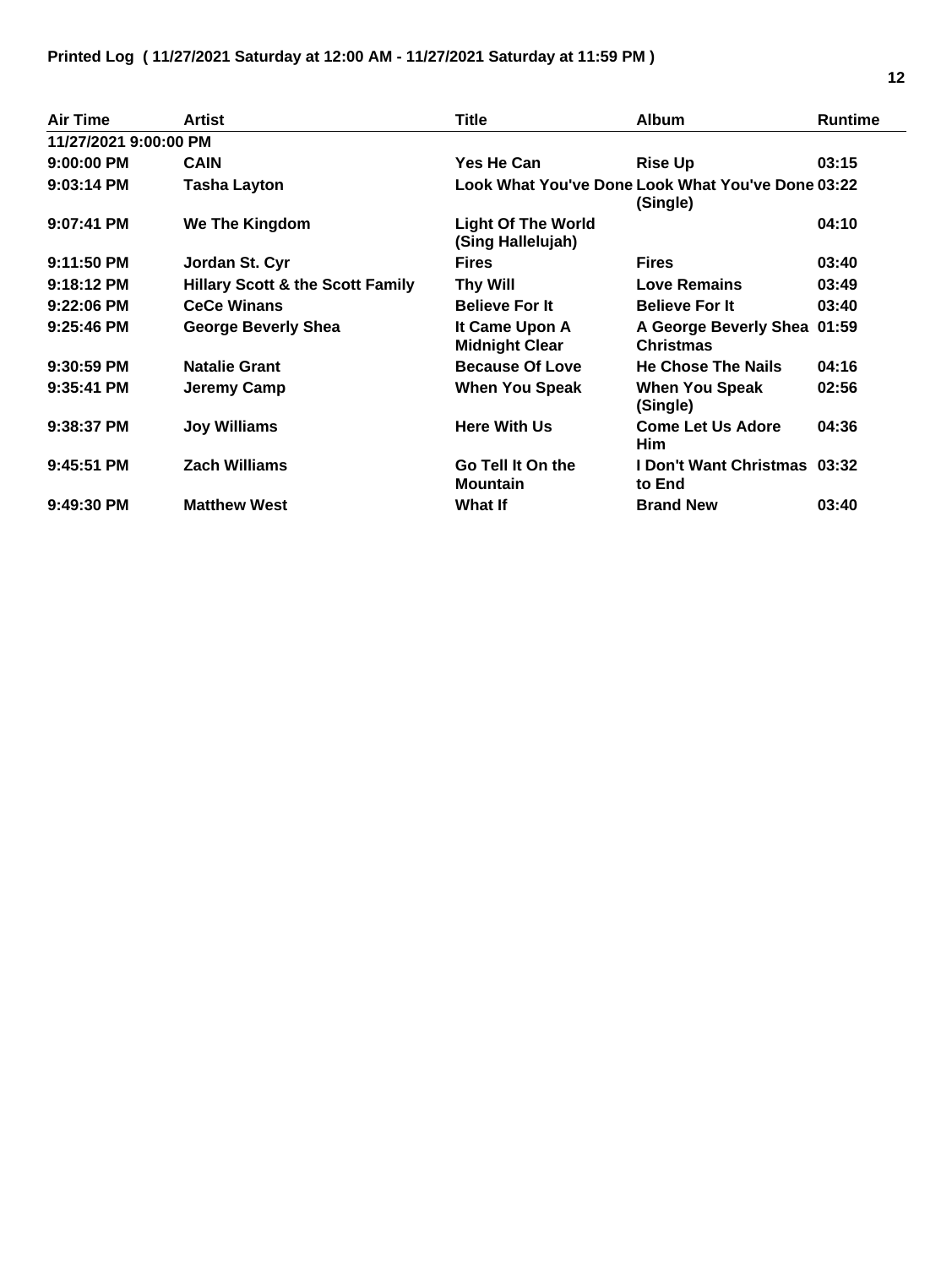| Air Time               | Artist                       | <b>Title</b>                                                   | <b>Album</b>                            | <b>Runtime</b> |
|------------------------|------------------------------|----------------------------------------------------------------|-----------------------------------------|----------------|
| 11/27/2021 10:00:00 PM |                              |                                                                |                                         |                |
| 10:00:00 PM            | <b>Stars Go Dim</b>          | You Are Loved                                                  | <b>You Are Loved</b>                    | 03:19          |
| 10:03:19 PM            | <b>Maverick City Music</b>   | <b>Promises</b>                                                | <b>Promises (Single)</b>                | 04:03          |
| 10:08:01 PM            | <b>MercyMe</b>               | <b>God Rest Ye Merry</b><br>Gentlemen                          | <b>The Christmas</b><br><b>Sessions</b> | 03:15          |
| 10:11:16 PM            | <b>Josh Wilson</b>           | <b>Fall Apart</b>                                              | See You                                 | 03:15          |
| 10:17:20 PM            | Mandisa                      | You Keep Hope Alive                                            | You Keep Hope Alive                     | 03:32          |
| 10:20:55 PM            | Dante Bowe                   | Joyful                                                         | <b>Circles</b>                          | 02:15          |
| 10:23:10 PM            | 4Him                         | A Strange Way To Save Christmas The Season<br><b>The World</b> | Of Love                                 | 04:26          |
| 10:30:59 PM            | <b>Rush Of Fools</b>         | Undo                                                           | <b>Rush Of Fools</b>                    | 03:35          |
| 10:34:35 PM            | <b>Steven Curtis Chapman</b> | <b>We Three Kings</b>                                          | Joy                                     | 04:24          |
| 10:38:59 PM            | <b>Andrew Ripp</b>           | Rejoice                                                        | Evergreen                               | 03:32          |
| 10:45:09 PM            | Jordan Feliz                 | <b>Beloved</b>                                                 | <b>The River</b>                        | 03:56          |
| 10:50:03 PM            | <b>Francesca Battistelli</b> | You're Here                                                    | <b>Christmas</b>                        | 03:33          |